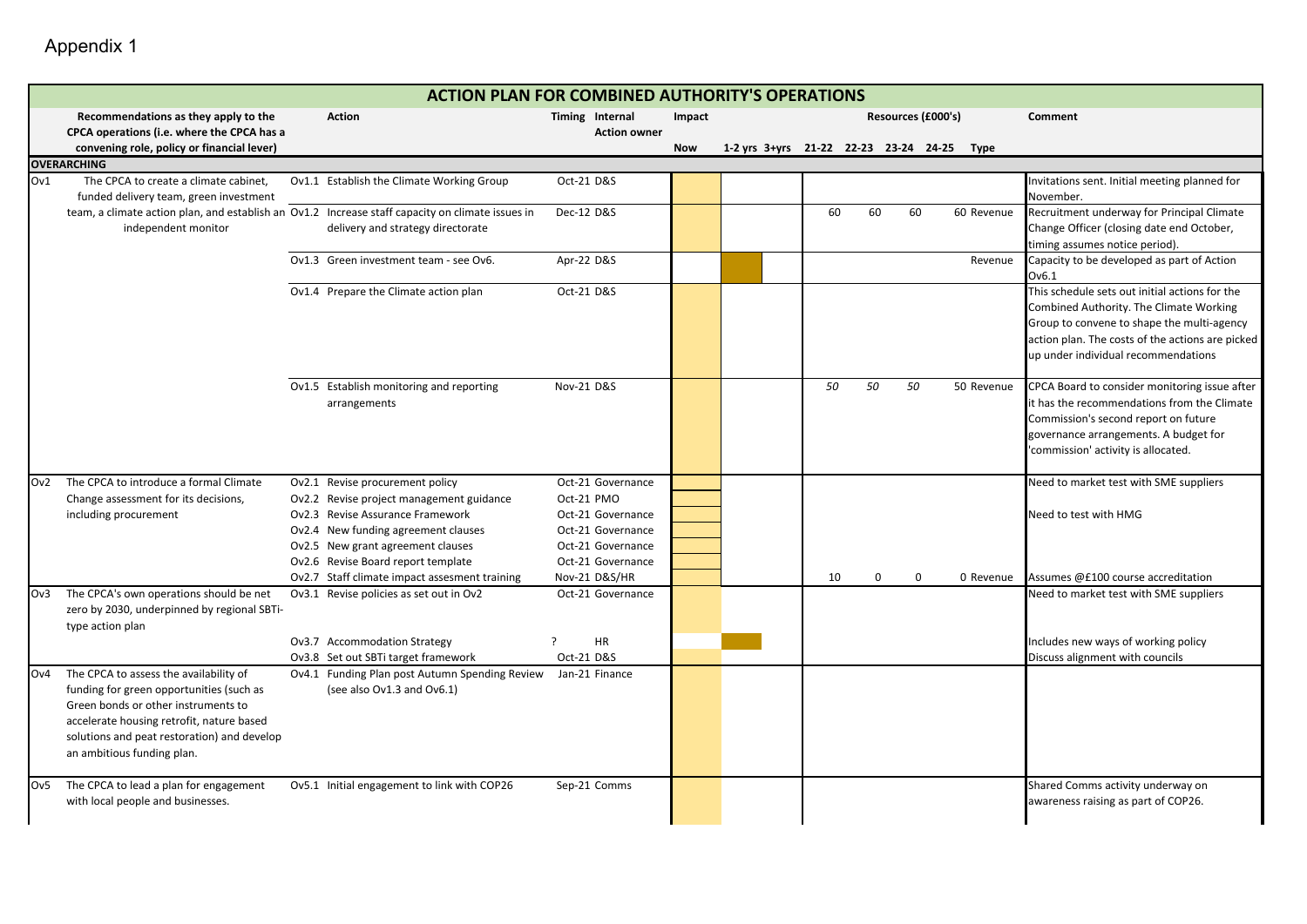|     |                                                                                                                                                                                                                  | Ov5.2 Convene shared Comms activity across the<br>constituent Councils to make efficient use of<br>collateral<br>Ov5.3 Support just transition engagement events<br>by the Commission, summer 2021                                                                                                                                                                                                                | Oct-21 Comms<br>Aug-21 Comms | Done |  |              |                |                |                           | Shared Comms activity underway on<br>awareness raising as part of COP26.<br>Events held and results fed into the<br>Commission's report                                                                                                                                                                                                                  |
|-----|------------------------------------------------------------------------------------------------------------------------------------------------------------------------------------------------------------------|-------------------------------------------------------------------------------------------------------------------------------------------------------------------------------------------------------------------------------------------------------------------------------------------------------------------------------------------------------------------------------------------------------------------|------------------------------|------|--|--------------|----------------|----------------|---------------------------|----------------------------------------------------------------------------------------------------------------------------------------------------------------------------------------------------------------------------------------------------------------------------------------------------------------------------------------------------------|
| Ov6 | The CPCA to adopt a leadership role in<br>accelerating the achievement of the<br>Doubling Nature ambition, specifically to<br>create or to conserve habitats such as<br>woodland, grassland or wetlands that can | Ov6.1 Establish a Fund for Nature/Environment to Apr-22 D&S<br>invest in sites                                                                                                                                                                                                                                                                                                                                    |                              |      |  | $\mathbf{0}$ | 1000           | 0              | 0 Capital                 | Scheme would seek multi-benefits, including<br>meeting future Biodiversity Net Gain<br>requirements on CPCA schemes                                                                                                                                                                                                                                      |
|     | store or absorb carbon.                                                                                                                                                                                          | Ov6.3 Local Nature Recovery Strategy - habitat<br>surveying and strategy development                                                                                                                                                                                                                                                                                                                              | Apr-22 D&S                   |      |  | $\Omega$     | 250            | $\Omega$       | 0 Revenue                 | LNRS likely to be requirement once<br>Environment Bill is enacted. Govt funding for<br>new powers not confirmed.                                                                                                                                                                                                                                         |
| Ov7 | The CPCA to review training and upskilling<br>plans and maximise high quality job<br>opportunities in the region.                                                                                                | Ov6.2 Rewilding fund (competitive)<br>Ov7.1 CEC Contract to role out green careers IAG<br>to all secondary schools and FE colleges                                                                                                                                                                                                                                                                                | Apr-22 D & S<br>Mar-22 B&S   |      |  | 0<br>20      | 50<br>$\Omega$ | 50<br>$\Omega$ | 50 Revenue<br>0 Revenue   | £20k to design and commission.                                                                                                                                                                                                                                                                                                                           |
|     |                                                                                                                                                                                                                  | Ov7.2 Employment and Skills Strategy to include<br>demand led green skills qualifications                                                                                                                                                                                                                                                                                                                         | Nov-21 B&S                   |      |  |              |                |                |                           | Revised Strategy to November Skills<br>Committee                                                                                                                                                                                                                                                                                                         |
| Ov8 | The CPCA should commission work to<br>understand the fitness of the innovation<br>ecosystem to support the net-zero-aligned<br>agritech and clean tech sectors:                                                  | Ov8.1 Agritech sector strategy                                                                                                                                                                                                                                                                                                                                                                                    | Mar-22 B&S                   |      |  |              |                |                |                           | To be incorporated into the overall refresh of<br>the Local Economic Recovery Strategy / Local<br><b>Industrial Strategy</b>                                                                                                                                                                                                                             |
|     |                                                                                                                                                                                                                  | Ov8.2 Clean tech sector strategy - University of<br>Peterborough to provide focus for Net Zero<br>sector development across northern half of<br>CPCA – creating a net zero carbon footprint<br>assessment tool for all 6 phases of the<br>university - Business eco-system<br>development esp manufacturing - building<br>innovation in net zero research and<br>advanced manufacturing through in phase 2<br>& 5 | Sep-21 B&S                   |      |  |              |                |                | Revenue                   | Resource required to develop the University<br>masterplan £350k (rev), development of the<br>carbon footprint assessment tool £40k (rev) -<br>plus funding to develop business cases for<br>funding on phase 5 £20k (rev)                                                                                                                                |
|     |                                                                                                                                                                                                                  | Ov8.3 Place-based innovation programme. This to<br>include R&D investment with private sector,<br>a cluster innovation programme, and<br>engaging manufacturing SME's in<br>sustainability action planning and<br>implementation.                                                                                                                                                                                 | Sep-21 B&S                   |      |  |              |                |                | Capital<br>and<br>revenue | Potential multi-million £ programme using SPF<br>funding from government with local business<br>investment - subject to funding bid to be<br>delivered across Peterborough and Fenland.<br>Smart Manufacturing Alliance (SMA) launched<br>to promote adoption of digital and net zero<br>technologies within manufacturing sector,<br>particularly SME's |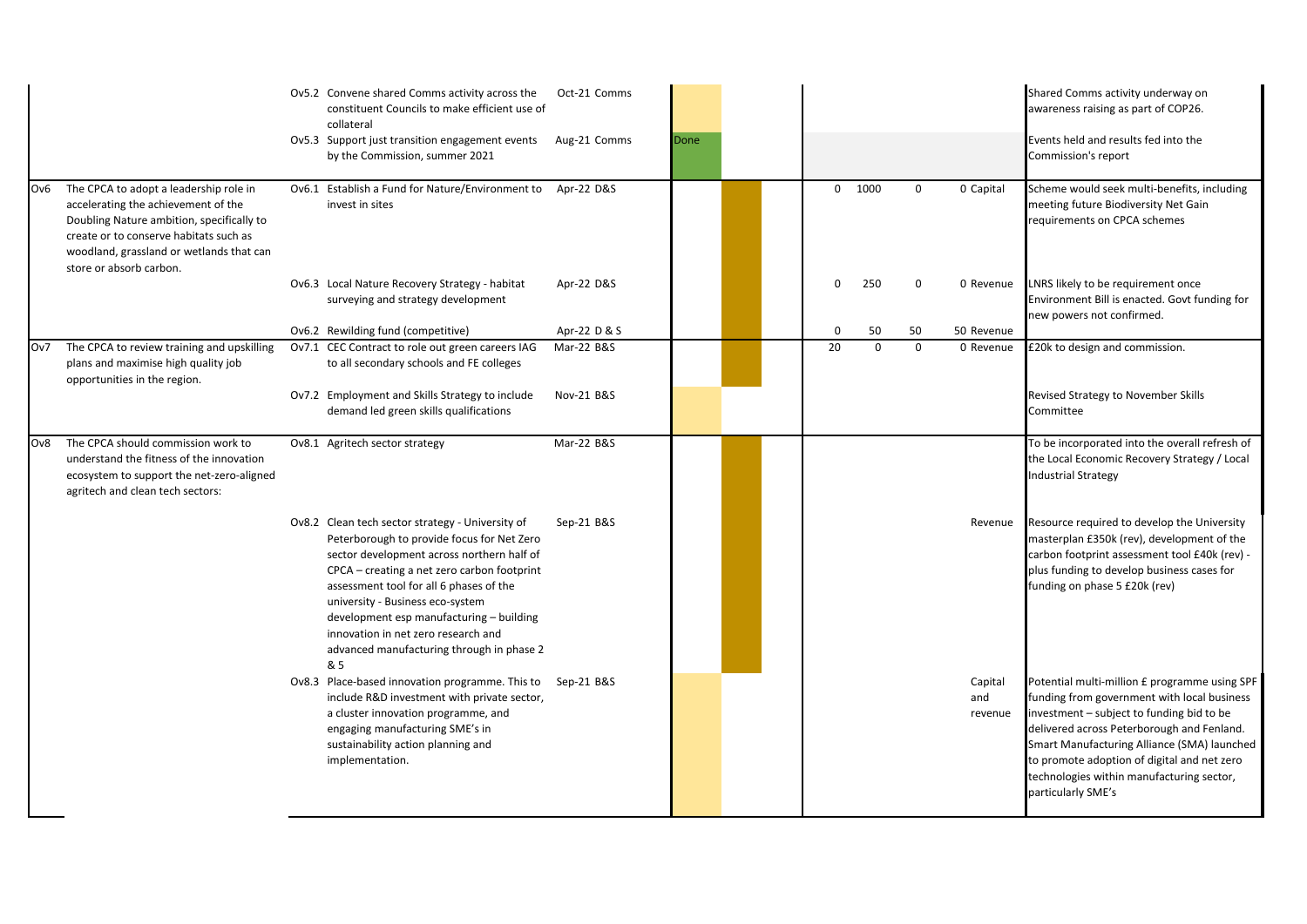| Ov9 | appropriate, invest in, the creation of<br>demonstration projects for the<br>decarbonisation of the built environment          |      | The CPCA should actively broker, and where Ov9.1 Join the Cambridgeshire Energy Partnership<br>to assist in the draw down of government<br>funding for decarbonisation projects for<br>residential buildings                                                                                                                                                                                                                                               | Apr-22 Housing   |  |      |          |             | Captial   | Combined Authority is host for the Greater<br>South East Energy Hub and its delivery activity.<br>CPCA also engaging with government for a<br>CPCA housing programme post March 2022                                              |
|-----|--------------------------------------------------------------------------------------------------------------------------------|------|------------------------------------------------------------------------------------------------------------------------------------------------------------------------------------------------------------------------------------------------------------------------------------------------------------------------------------------------------------------------------------------------------------------------------------------------------------|------------------|--|------|----------|-------------|-----------|-----------------------------------------------------------------------------------------------------------------------------------------------------------------------------------------------------------------------------------|
|     |                                                                                                                                |      | Ov9.2 Set up decarbonisation projects for<br>vulnerable residents (care home buildings)                                                                                                                                                                                                                                                                                                                                                                    | Apr-22 D & S     |  | 1000 | 1000     | $\Omega$    | 0 Capital | Decarbonisation project aimed at Care Homes,<br>to address future overheating and climate<br>impacts.                                                                                                                             |
|     |                                                                                                                                |      | Ov9.3 Net Zero Villages Fund                                                                                                                                                                                                                                                                                                                                                                                                                               | Apr-22 D&S / B&S |  | 1000 |          |             | Capital   | Bidding fund aimed at parish councils to<br>support decarbonisation initiatives                                                                                                                                                   |
|     | <b>TRANSPORT</b>                                                                                                               |      |                                                                                                                                                                                                                                                                                                                                                                                                                                                            |                  |  |      |          |             |           |                                                                                                                                                                                                                                   |
| Τ1  | CPCA to lead the development of a plan for T1.1<br>the rollout of electric vehicle recharging<br>infrastructure                | T1.2 | LTCP to include rollout plan for EV charging Mar-22 Transport<br>infrastructure. See also B2.2<br>Digital Strategy to include actions to support Nov-22 D&S<br>rollout (Smart poles etc)                                                                                                                                                                                                                                                                   |                  |  |      |          |             | Revenue   | Study underway on Alternative Fuels for<br>transport as part of the Local Transport and<br>Connectivity Plan review (see T3)<br>Revised Digital strategy to November Board                                                        |
| T2  | Buses operating within the CPCA area with T2.1<br>public subsidies should be zero emission by<br>2030 (with progress by 2025). |      | Being considered through the Bus Services<br>Improvement Plan. Specific bid progressing<br>with government to secure 30 electric buses<br>as a first phase on commercial routes.                                                                                                                                                                                                                                                                           | Nov-21 Transport |  | 1963 | $\Omega$ | $\mathbf 0$ | 0 Capital | The ZEBRA project involves a contribution of<br>£2.944m, of which includes already approved<br>revenue budget of £1.031m. Funding subject<br>to reprofiling of the Transforming Cities Fund<br>and to ZEBRA grant approval by DfT |
| T3  | CPCA to support action to reduce car miles T3.1<br>driven by 15% to 2030 relative to baseline.                                 |      | LTCP revision to consult on appropriate<br>policies. To consider the Commission's<br>recommendations that major new<br>developments are connected with shared,<br>public transport and safe cycling; and<br>alternatives to road investment to be<br>prioritised for appraisal and investment -<br>from active travel and public transport<br>options, to opportunities for light rail and<br>bus rapid transit or options to enhance rail<br>connections. | Mar-22 Transport |  |      |          |             | Revenue   | The Local Transport and Connectivity Plan is<br>being developed, with engagement underway<br>and consultation into 2022.                                                                                                          |
|     | CPCA to support 100% of homes and<br>businesses to have access to superfast<br>broadband by 2023                               | T3.2 | Review of the Digital Strategy underway,<br>reporting to Board in November                                                                                                                                                                                                                                                                                                                                                                                 | Nov-22 D&S       |  |      |          |             |           | The proposed Digital Strategy for 2021-2025<br>includes the final phase of the superfast rollout<br>to take coverage to over 99% by 2022. It also<br>proposes a target of 85% coverage for gigabit<br>capable by 2025             |
|     | CPCA to undertake a trial of electric on-<br>demand buses to increase accessibility and<br>connectivity                        | T3.3 | Launch a trial of on-demand buses                                                                                                                                                                                                                                                                                                                                                                                                                          | Oct-21 Transport |  |      |          |             |           | Trial project launched in Huntingdonshire in<br>October 2021, providing a responsive public<br>transport service. For the initial trial it was not<br>possible to run it with suitable electric buses.                            |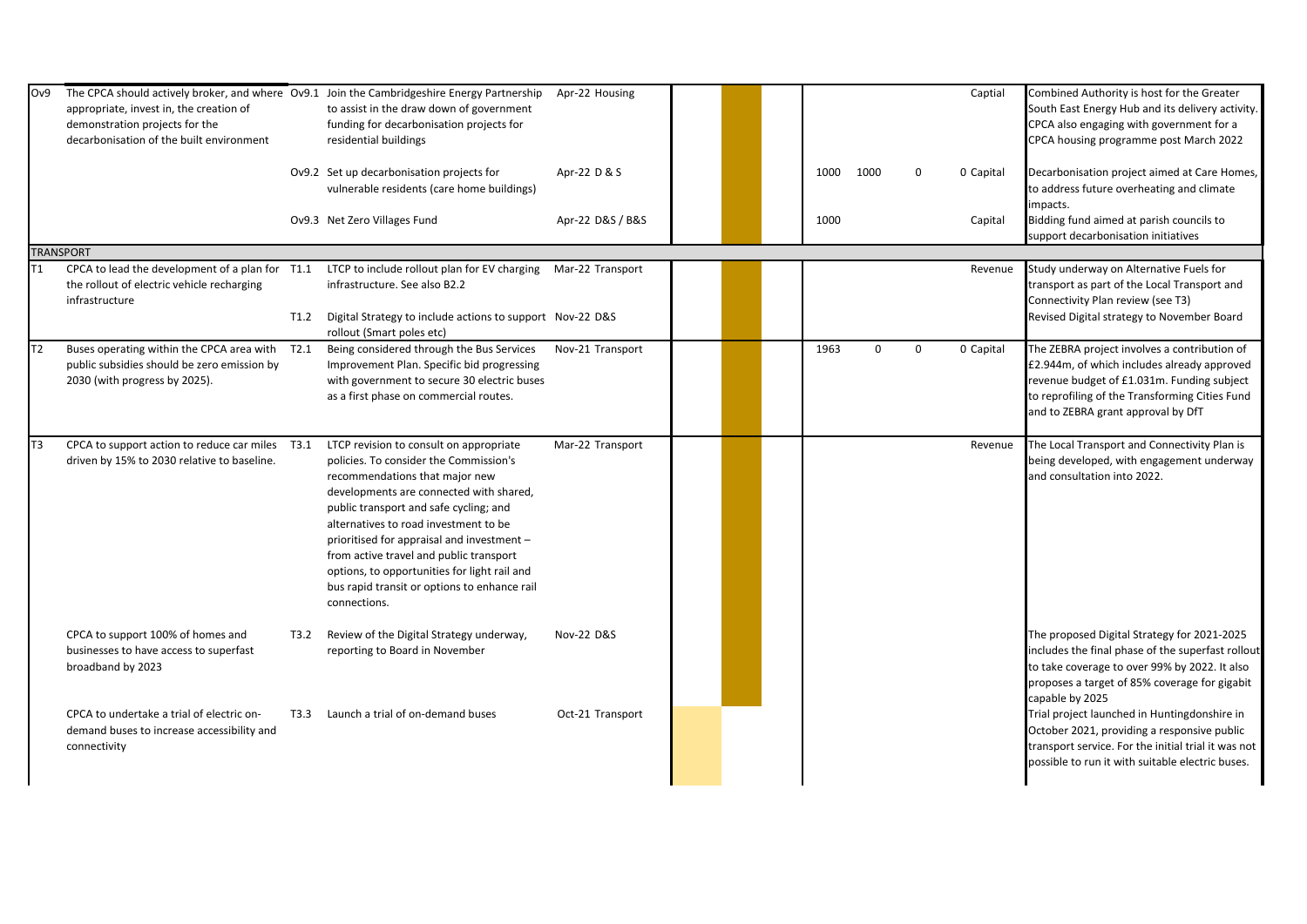|                  | CPCA's Buses Review to prioritise<br>affordability and reliability of services                                                                                                            | T3.4 | Bus Services Improvement Plan to consider<br>affordability and reliability.                                                 | Apr-22 Transport           |  |  |         | Bus Services Improvement Plan in<br>development with operators and stakeholders.<br>Investment by CPCA/operators in digitial ticket<br>machines is providing real time reliability data.                                                                                  |  |  |
|------------------|-------------------------------------------------------------------------------------------------------------------------------------------------------------------------------------------|------|-----------------------------------------------------------------------------------------------------------------------------|----------------------------|--|--|---------|---------------------------------------------------------------------------------------------------------------------------------------------------------------------------------------------------------------------------------------------------------------------------|--|--|
|                  | CPCA to work with major employers,<br>employment hubs and Liftshare to<br>encourage car-sharing, public transport,<br>walking and cycling for commuting                                   | T3.5 | Set policy context in review of the LTCP.                                                                                   | Mar-22 Transport           |  |  |         | The Local Transport and Connectivity Plan is<br>being developed, with engagement underway<br>and consultation into 2022. Delivery of active<br>travel projects subject to reprofiling of the<br>Transforming Cities Fund.                                                 |  |  |
|                  | CPCA to explore options to improve cycling T3.6<br>infrastructure both within urban areas, and<br>to encourage the use of e-bikes for longer<br>trips to and from market towns and cities |      | Set policy context in review of the LTCP                                                                                    | Mar-22 Transport           |  |  |         | The Local Transport and Connectivity Plan is<br>being developed, with engagement underway<br>and consultation into 2022. E-bikes scheme to<br>be extended across CPCA area.                                                                                               |  |  |
| <b>T4</b>        | CPCA to undertake a trial of electrification<br>of short-haul freight from farm to<br>warehouse.                                                                                          | T4.5 | Discussion with Peat Committee on pilot<br>scheme on farm EV use                                                            | <b>B&amp;S</b>             |  |  | Capital | To be scoped                                                                                                                                                                                                                                                              |  |  |
| <b>BUILDINGS</b> |                                                                                                                                                                                           |      |                                                                                                                             |                            |  |  |         |                                                                                                                                                                                                                                                                           |  |  |
| <b>B1</b>        | CPCA to support local area energy planning B1.1                                                                                                                                           |      | Develop LEAP approach with UKPN and<br>other providers                                                                      | Apr-22 Energy Hub /<br>D&S |  |  |         | CPCA will engage with Councils e.g.<br>Peterborough City Council's potential LEAP<br>project.                                                                                                                                                                             |  |  |
| <b>B2</b>        | Any CPCA funded new buildings are net zero B2.1<br>ready by 2023 at latest and designed for a<br>changing climate.                                                                        |      | To ensure CPCA funded new buildings are<br>net zero ready by 2023 at latest and<br>designed for a changing climate          | Housing / B&S              |  |  |         | The CPCA is in discussion with government on<br>a housing programme post March 2022, which<br>would including principles on net zero.                                                                                                                                     |  |  |
| <b>B3</b>        | CPCA to influence policy on new<br>developments so they minimise emissions                                                                                                                | B3.2 | Promoting the Environmental and<br>Infrastructure Principles through CPCA<br>engagement with the OxCam Spatial<br>Framework | Oct-22 D&S                 |  |  |         | The October Board to consider the<br>recommendation to adopt the OxCam Arc<br><b>Environment Principles</b>                                                                                                                                                               |  |  |
| <b>B4</b>        | CPCA buildings achieve high energy<br>efficiency standards, and are heated from<br>low-carbon sources. Every building, starting<br>by 2025, to have renovation plan.                      | B4.1 | To review energy standards of CPCA<br>buildings (As of Oct 2021 the CPCA had no<br>direct ownership of premises).           | Oct-22 Housing             |  |  |         | CPCA to use this criterion in its<br>accommodation strategy. Future CPCA housing<br>programme to adopt principles of net zero<br>ready                                                                                                                                    |  |  |
|                  | <b>ENERGY</b>                                                                                                                                                                             |      |                                                                                                                             |                            |  |  |         |                                                                                                                                                                                                                                                                           |  |  |
| E2               | To the extent than there is interest in<br>options for hydrogen production within<br>CPCA, prioritise consideration of potential<br>for hydrogen production from surplus<br>generation.   | E2.1 | CPCA considering policy on all fuel types for Mar-22 Transport<br>future transport needs in the LTCP review.                |                            |  |  |         | This recommendation from the Commission<br>will largely fall within the Climate Working<br>Group to consider, but there is the question of<br>hydrogen fuels for transport that will be<br>considered through the review of the Local<br>Transport and Connectivity Plan. |  |  |
| <b>PEAT</b>      |                                                                                                                                                                                           |      |                                                                                                                             |                            |  |  |         |                                                                                                                                                                                                                                                                           |  |  |